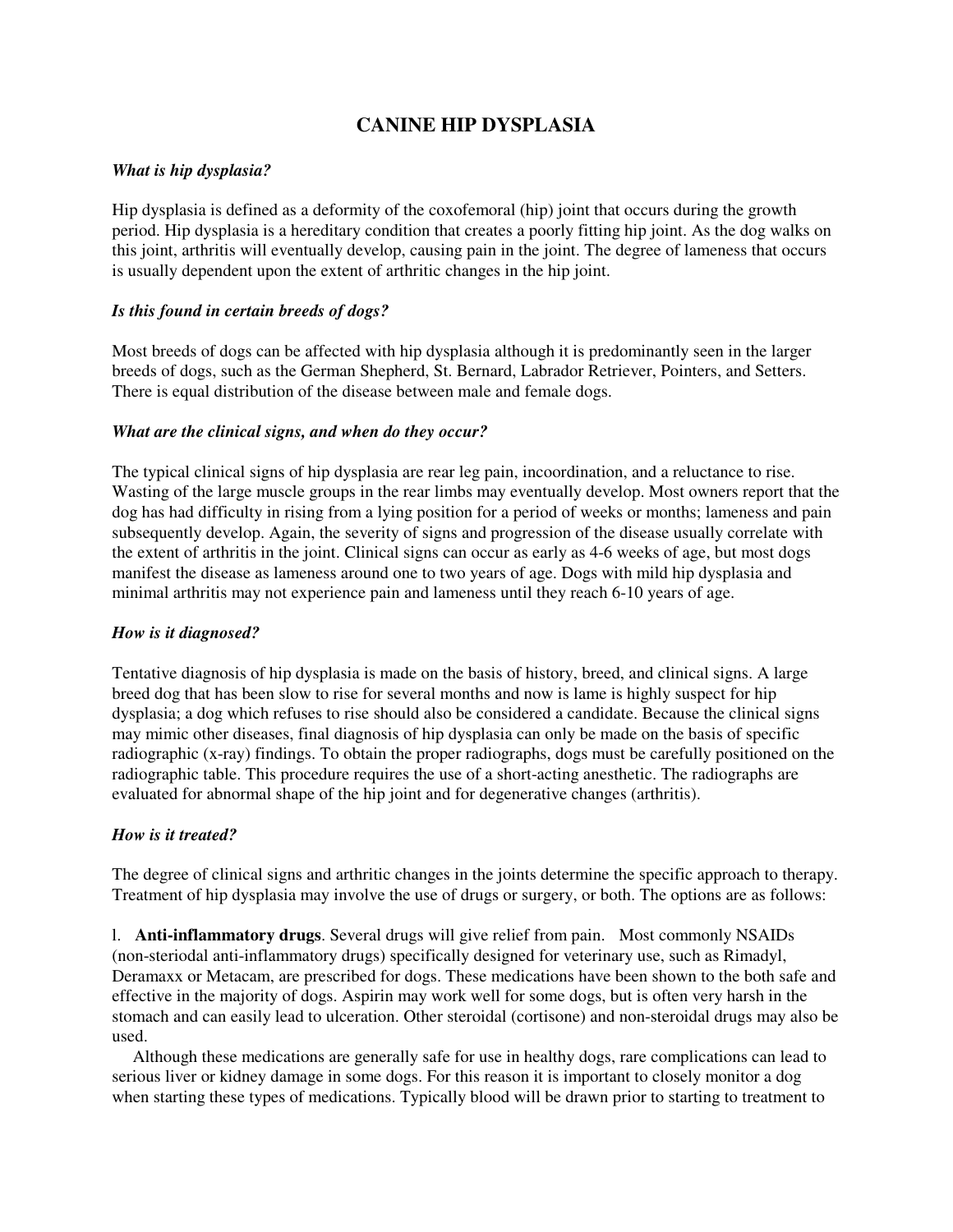ensure there is no evidence of underlying disease. Medication is then given at the maximum dosage for 7-10 days. Repeat blood tests are then performed to ensure there are no signs of damage. In most cases where there is a reaction, changes will be evident that indicate the medication should be stopped before permanent damage occurs.

 Anti-inflammatory drug therapy is most often used in older dogs, in dogs that did not get good relief from surgery, or in dogs for which surgery is not feasible.

2. **Surgery**: There are three main procedures: femoral head ostectomy (ball removal), triple osteotomy, and hip joint replacement.

**Femoral head ostectomy** (FHO) is another choice. The hip joint is a ball and socket joint. FHO is the removal of the ball part of the joint. This gives excellent results in small dogs because a functional "false joint" forms. However, some large dogs may not form this "false joint" very well. This procedure is usually used in large dogs if arthritis is very severe, if the hip dislocates, or if the expense of the other procedures is prohibitive.

**Triple osteotomy** is a procedure in which the pelvis is cut in three places around the hip joint. The bone is rotated to create better alignment with the femoral head (the ball). It is reattached so that the joint functions in a more normal fashion without looseness and pain. This should only be performed in a dog with no arthritic changes in the joint, and is typically only done in dogs under 1 year of age. It is an expensive procedure.

**Hip joint replacement** is possible, as is done in humans. A stainless steel ball and socket are attached to the pelvis and femur in place of the abnormal ones. It is another expensive procedure, but it may give many years of pain-free use of the hips. Although the intent is for the transplant to be permanent, the new joint may loosen after a period of time.

## *Can anything be done to prevent hip dysplasia in puppies?*

Research has shown that the cause of hip dysplasia is related to a combination of genetic and environmental factors. The disease is known to be an inherited condition and the genetics of hip dysplasia are extremely complicated. In addition, environmental factors such as overfeeding and excessive exercise can predispose a dog (especially growing puppies) to developing hip dysplasia. Because the inheritance of the disease is so complicated, many questions remain regarding eradication of the disease.

Here are some practical suggestions whether you have a new puppy or are planning to breed your dog:

**1.** Have your dog radiographed before breeding to be sure the hips are normal. If they are not, this dog should not be bred. When purchasing a puppy, ask to see the hip certification for both parents. If these are not available consider a different breeder.

There are currently two types of radiographic tests available to grade degree of hip dysplasia in dogs.

- OFA (Orthopedic Foundation for Animals): For this test a single x-ray of the hips is taken using a short acting anesthetic. This x-ray is then sent to specialists at the Orthopedic Foundation for Animals where the conformation of the hips is given a grade of Normal (Excellent, Good, Fair), Borderline or Dysplastic (Mild, Moderate, Severe). Only normal animals should be bred. Additional information is available on the OFA website (http://www.offa.org/index.html).